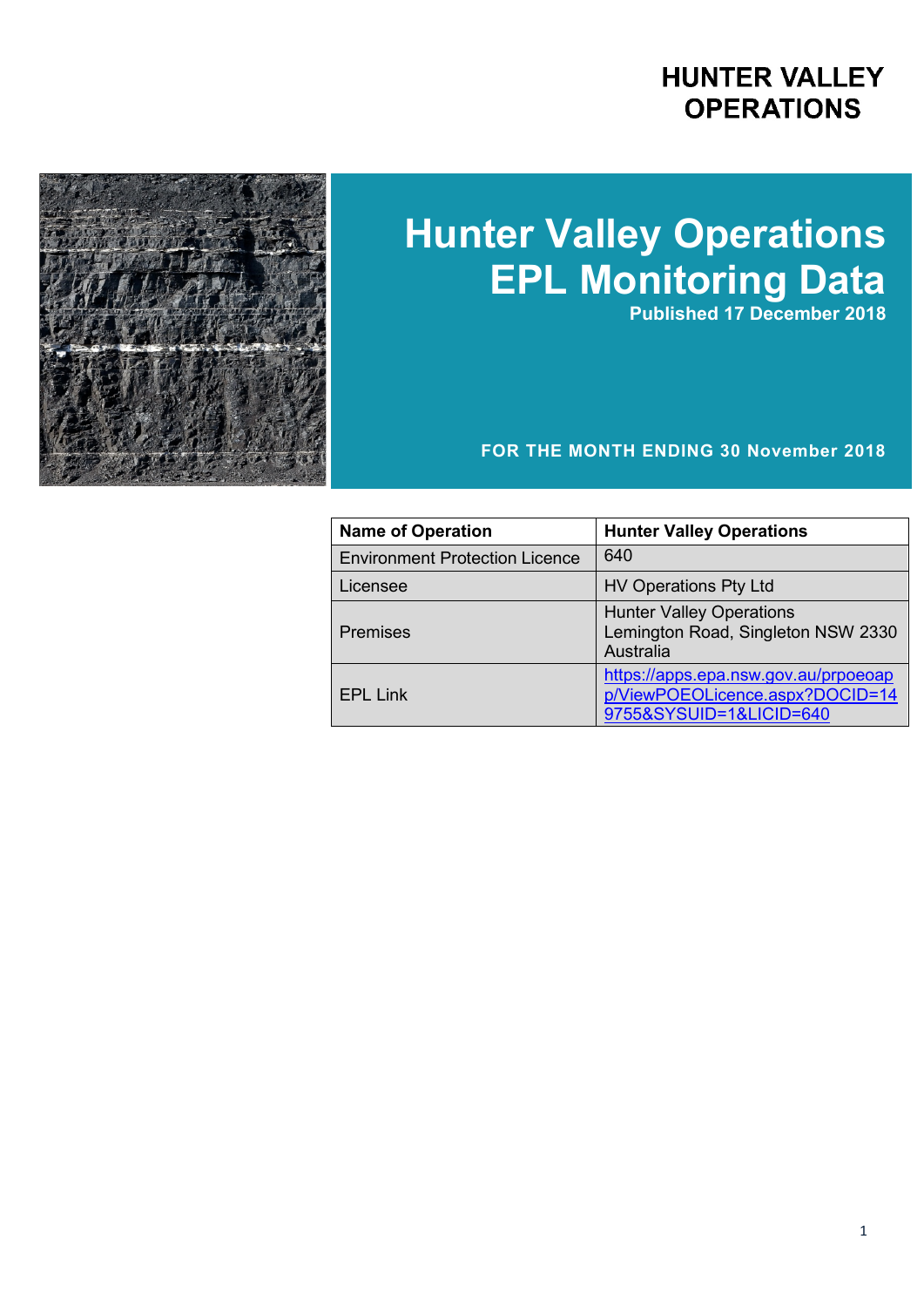#### **1 INTRODUCTION**

This report has been compiled to provide a summary of environmental monitoring results for Hunter Valley Operations in accordance with Environment Protection Licence 640. This report includes all monitoring data collected in accordance with the aforementioned Licence for the period 1 November – 30 November 2018.

Monitoring in this report includes:

- Air quality monitoring;
- Surface water monitoring including mine water discharge; and
- Blast monitoring.

Monitoring locations are shown in Figure 1.

#### **2 AIR QUALITY**

In accordance with the requirements of Condition M2.2 (EPL 640), Hunter Valley Operations maintains a network of five PM<sub>10</sub> monitors. The following monitoring locations (EPA Monitoring Points 13, 14, 15, 16 and 17) are listed on the licence for the purpose of monitoring:

- EPA Identification Number 13 Howick
- EPA Identification Number 14 HC1
- EPA Identification Number 15 Wandewoi
- EPA Identification Number 16 Knodlers
- EPA Identification Number 17 Golden Highway

Results of Particulates (PM<sub>10</sub>) monitoring (EPA Monitoring Points 13, 14, 15, 16 and 17) are shown in Table 1. Results reported represent the 24hr average PM<sub>10</sub>, derived from 10 minute average PM<sub>10</sub> values for the period midnight to midnight, for each calendar date during the reporting period. The last sampling date was 30 November 2018; the data was obtained on the 3 December 2018.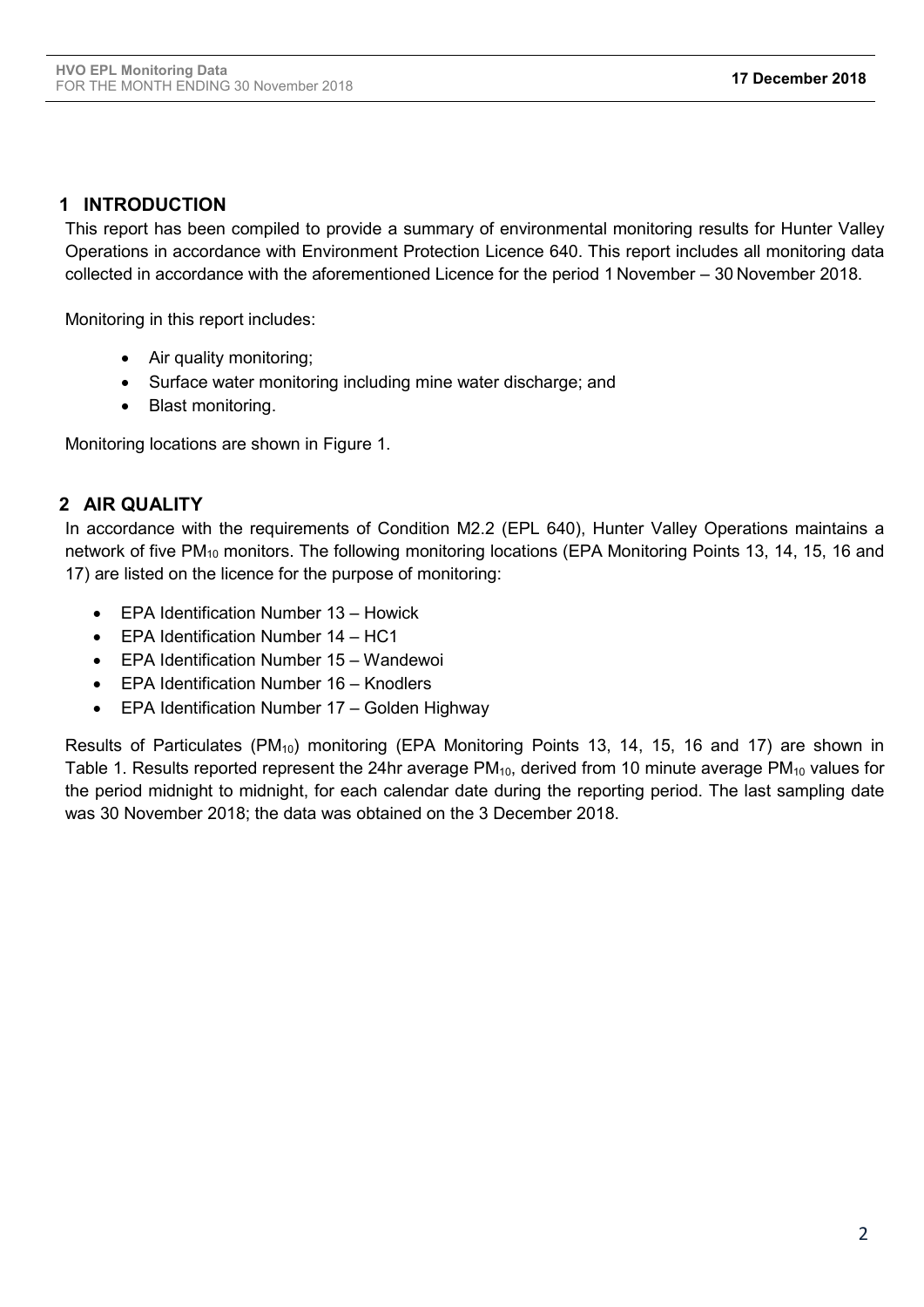#### **TABLE 1: PARTICULATE MATTER <10µM MONITORING**

|             |                        | <b>Monitoring</b>                        | <b>Monitoring Point</b> |                 |          |                 |                                                                                                              |  |  |
|-------------|------------------------|------------------------------------------|-------------------------|-----------------|----------|-----------------|--------------------------------------------------------------------------------------------------------------|--|--|
| <b>Date</b> | <b>Unit of Measure</b> | <b>Frequency &amp;</b><br><b>Capture</b> | <b>Howick</b>           | HC <sub>1</sub> | Wandewoi | <b>Knodlers</b> | <b>Golden Highway</b><br>43.5<br>48.0<br>28.1<br>29.1<br>31.5<br>78.7<br>43.5<br>6.4<br>27.6<br>45.7<br>14.1 |  |  |
| 1/11/2018   | $\mu$ g/m <sup>3</sup> |                                          | 39.6                    | 52.2            | 38.4     | 26.1            |                                                                                                              |  |  |
| 2/11/2018   | $\mu$ g/m <sup>3</sup> |                                          | 36.3                    | 180.1           | 41.3     | 50.3            |                                                                                                              |  |  |
| 3/11/2018   | $\mu$ g/m <sup>3</sup> |                                          | 31.4                    | 121.6           | 24.5     | 34.2            |                                                                                                              |  |  |
| 4/11/2018   | $\mu$ g/m <sup>3</sup> |                                          | 42.3                    | 39.8            | 39.3     | 18.9            |                                                                                                              |  |  |
| 5/11/2018   | $\mu$ g/m <sup>3</sup> |                                          | 38.5                    | 77.8            | 25.1     | 20.5            |                                                                                                              |  |  |
| 6/11/2018   | $\mu$ g/m <sup>3</sup> |                                          | 57.4                    | 249.2           | 44.3     | 67.3            |                                                                                                              |  |  |
| 7/11/2018   | $\mu$ g/m <sup>3</sup> |                                          | 26.0                    | 107.1           | 19.1     | 44.8            |                                                                                                              |  |  |
| 8/11/2018   | $\mu$ g/m <sup>3</sup> |                                          | 12.8                    | 14.0            | 12.9     | 8.7             |                                                                                                              |  |  |
| 9/11/2018   | $\mu$ g/m <sup>3</sup> |                                          | 30.8                    | 41.3            | 24.2     | #               |                                                                                                              |  |  |
| 10/11/2018  | $\mu$ g/m <sup>3</sup> |                                          | 37.6                    | 45.9            | 27.5     | 21.5            |                                                                                                              |  |  |
| 11/11/2018  | $\mu$ g/m <sup>3</sup> | Continuous                               | 29.4                    | 26.2            | 24.5     | 11.8            |                                                                                                              |  |  |
| 12/11/2018  | $\mu$ g/m <sup>3</sup> |                                          | 38.3                    | 21.6            | 17.9     | 10.8            | 13.2                                                                                                         |  |  |
| 13/11/2018  | $\mu$ g/m <sup>3</sup> |                                          | 36.4                    | 19.3            | 30.2     | 9.2             | 15.6                                                                                                         |  |  |
| 14/11/2018  | $\mu$ g/m <sup>3</sup> |                                          | $\overline{31.7}$       | 53.4            | 24.2     | 25.2            | 18.6                                                                                                         |  |  |
| 15/11/2018  | $\mu$ g/m <sup>3</sup> |                                          | 39.9                    | 66.2            | 22.5     | 27.9            | $\overline{20.7}$                                                                                            |  |  |
| 16/11/2018  | $\mu$ g/m <sup>3</sup> |                                          | 16.9                    | 19.3            | 9.8      | 11.9            | #                                                                                                            |  |  |
| 17/11/2018  | $\mu$ g/m <sup>3</sup> |                                          | 31.1                    | 22.7            | 22.0     | 13.7            | #                                                                                                            |  |  |
| 18/11/2018  | $\mu$ g/m <sup>3</sup> |                                          | 27.4                    | 14.2            | 17.9     | 9.5             | $\overline{\#}$                                                                                              |  |  |
| 19/11/2018  | $\mu$ g/m <sup>3</sup> |                                          | 29.4                    | 21.0            | 21.4     | 13.9            | 9.5                                                                                                          |  |  |
| 20/11/2018  | $\mu$ g/m <sup>3</sup> |                                          | 35.3                    | 57.5            | 31.3     | 20.0            | 40.0                                                                                                         |  |  |
| 21/11/2018  | $\mu$ g/m <sup>3</sup> |                                          | 40.4                    | 104.0           | 47.5     | 44.6            | 58.5                                                                                                         |  |  |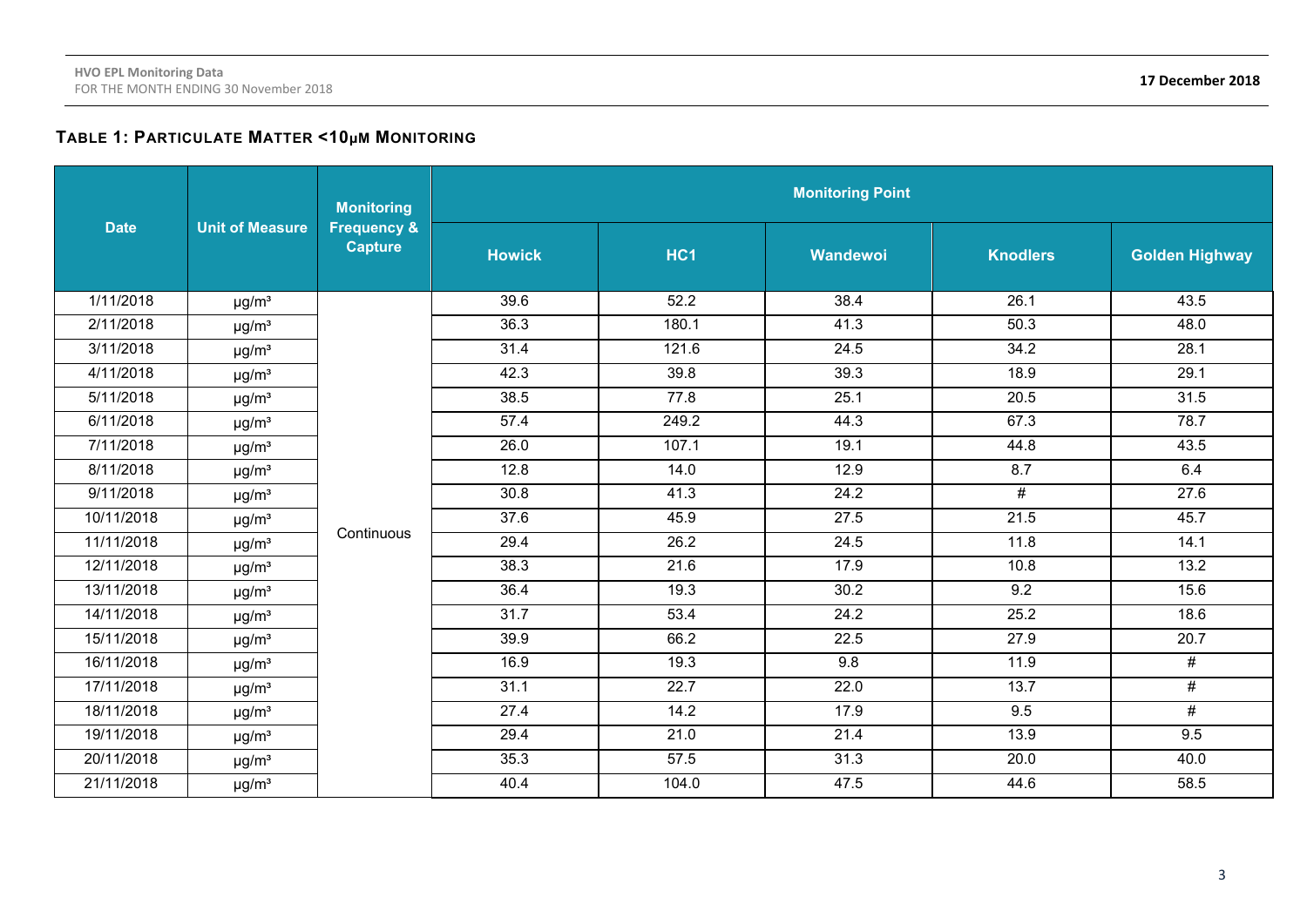| 22/11/2018      | $\mu$ g/m <sup>3</sup> |          | 170.6 | 348.4                   | 137.5 | 149.6 | 127.3 |
|-----------------|------------------------|----------|-------|-------------------------|-------|-------|-------|
| 23/11/2018      | $\mu$ g/m <sup>3</sup> |          | 106.9 | 341.7                   | 89.7  | 112.2 | 84.5  |
| 24/11/2018      | $\mu$ g/m <sup>3</sup> |          | 17.5  | 124.6                   | 13.5  | 39.8  | 10.9  |
| 25/11/2018      | $\mu$ g/m <sup>3</sup> |          | 28.4  | 119.2                   | 18.0  | 36.7  | 16.1  |
| 26/11/2018      | $\mu$ g/m <sup>3</sup> |          | 28.5  | 38.5                    | 31.7  | 22.4  | 36.0  |
| 27/11/2018      | $\mu$ g/m <sup>3</sup> |          | 41.7  | 45.1                    | 44.4  | 23.2  | 26.0  |
| 28/11/2018      | $\mu$ g/m <sup>3</sup> |          | 7.7   | 17.0                    | 9.0   | 9.7   | 7.1   |
| 29/11/2018      | $\mu$ g/m <sup>3</sup> |          | 8.6   | 11.7                    | 7.5   | 7.2   | 9.5   |
| 30/11/2018      | $\mu$ g/m <sup>3</sup> |          | 22.9  | 35.9                    | 16.0  | 11.2  | 17.5  |
|                 |                        |          |       | Monthly Meaningful Data |       |       |       |
| <b>November</b> | $\mu$ g/m <sup>3</sup> | Minimum* | 7.7   | 11.7                    | 7.5   | 7.2   | 6.4   |
| <b>November</b> | $\mu$ g/m <sup>3</sup> | Mean*    | 38.1  | 81.2                    | 31.1  | 35.1  | 33.6  |
| <b>November</b> | $\mu$ g/m <sup>3</sup> | Maximum* | 170.6 | 348.4                   | 137.5 | 149.6 | 127.3 |
| <b>November</b> | $\mu$ g/m <sup>3</sup> | Median*  | 31.5  | 45.5                    | 24.3  | 21.5  | 27.6  |

# 24 hour data unavailable due to equipment or communications issue causing one or more missing 10 minute values

\*Data calculated with missing 10 minute values due to equipment or communication issue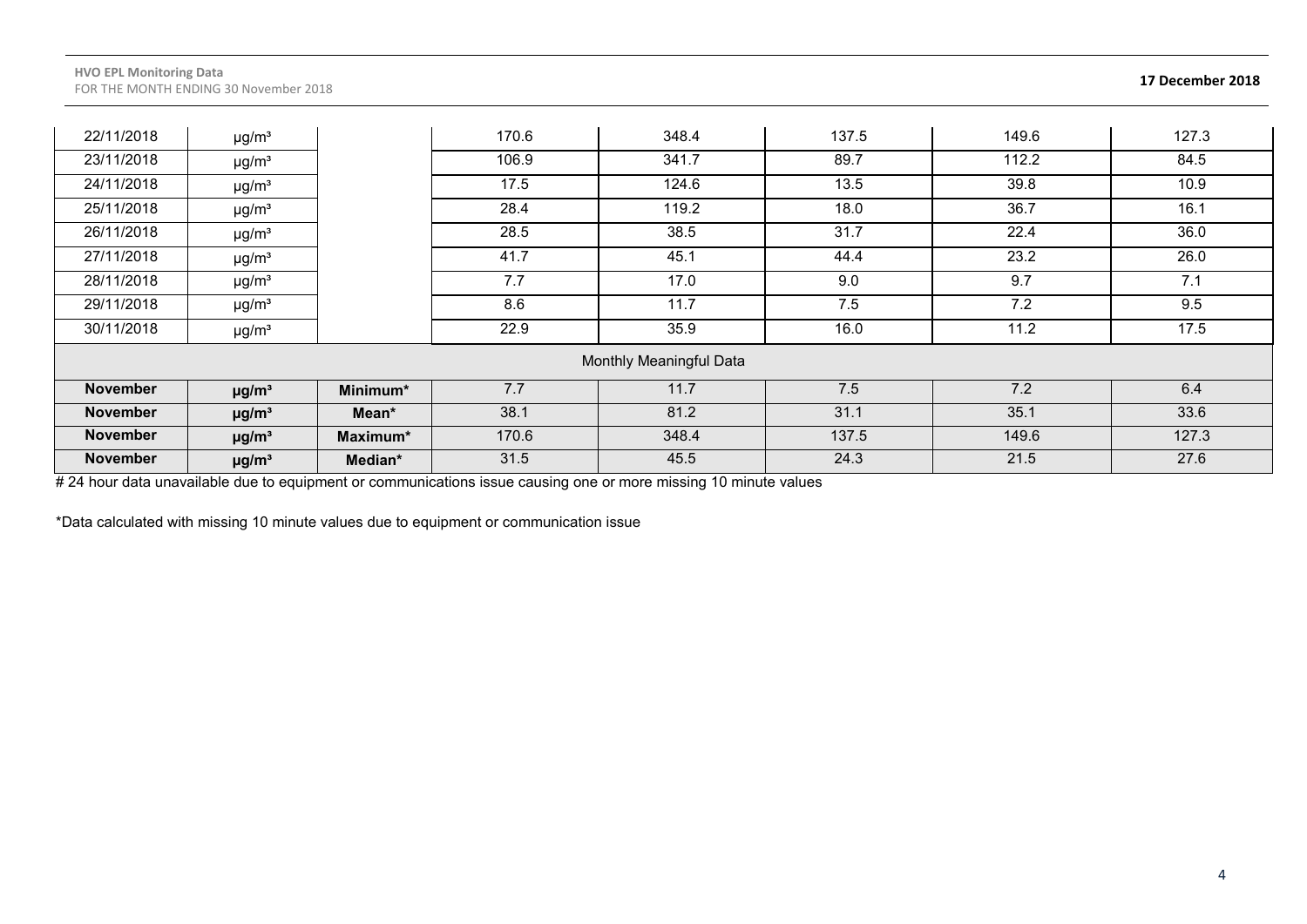#### **3 SURFACE WATER**

#### **3.1 Mine Water Discharge Monitoring**

HVO participates in the Hunter River Salinity Trading Scheme (HRSTS), and maintains six monitoring locations associated with this scheme (EPA Monitoring Points 3, 4, 5, 6, 7 and 8, Condition M2.3) as follows:

- EPA Identification Number 3 Discharge Pipe from Dam 11N
- EPA Identification Number 4 Discharge end of outlet pipe on Parnell's Dam
- $\bullet$  EPA Identification Number 5 At the discharge end of the alluvial lands discharge pipeline
- EPA Identification Number 6 In Farrell's Creek within 100m, and upstream of the confluence of flow from POINT 3
- EPA Identification Number 7 In Farrell's Creek within 100m, and downstream of the confluence of flow from POINT 3
- EPA Identification Number 8 Outlet of discharge pipe from Lake James storage dam

The location of these sampling points can be viewed in Figure 1.

Hunter Valley Operations did not receive any discharge opportunities in the reporting period and no water was discharged. As such, no samples were collected at Monitoring Points 3, 4, 5, 6, 7 and 8 during the reporting period (shown in Table 2 below).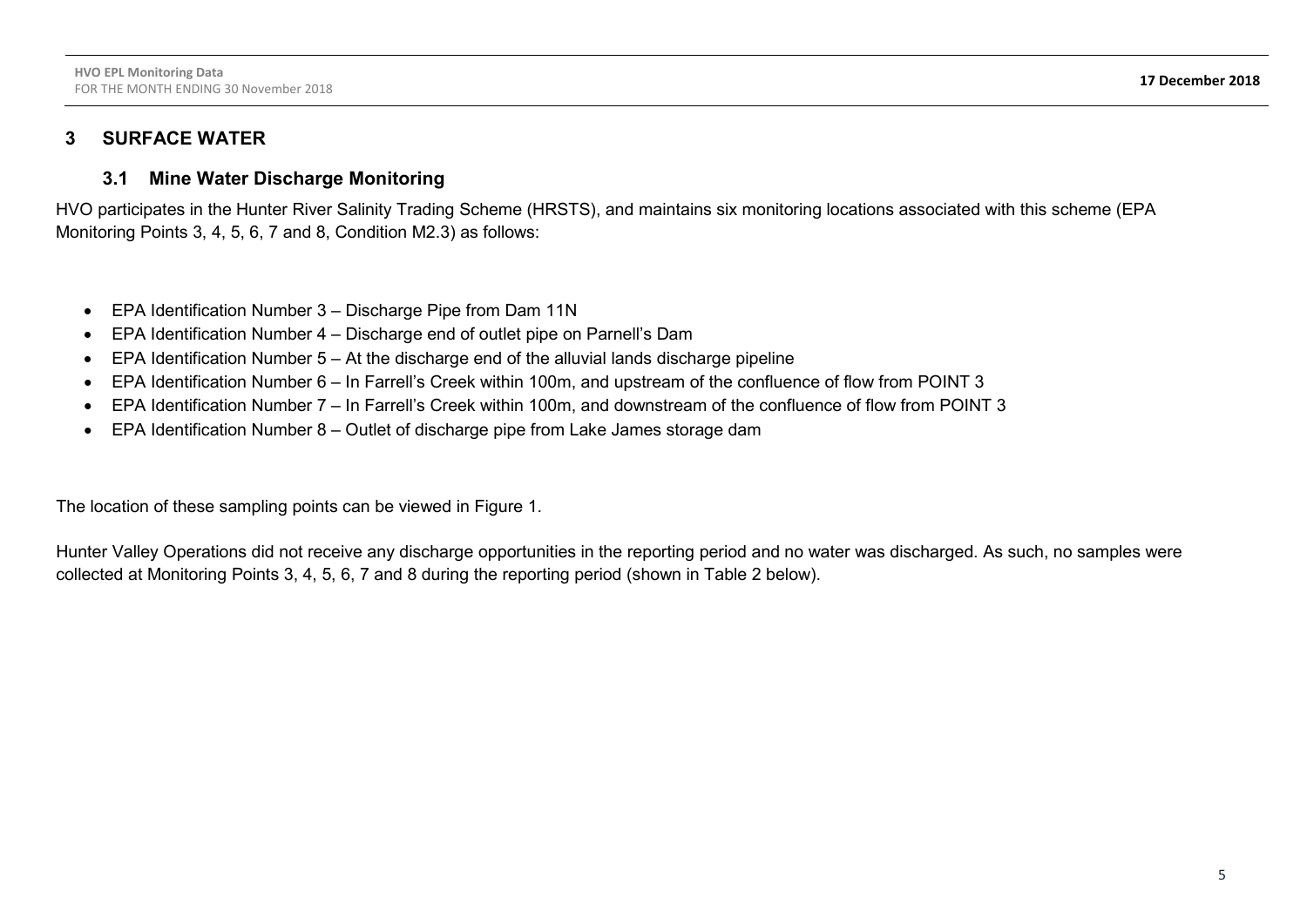### **TABLE 2: MINE WATER DISCHARGE MONITORING**

| <b>Discharge Point</b>                      | <b>Date</b> | <b>Pollutant</b>               | unit of measure             | <b>Licence Limits</b>                                                                                                                                                                                                                                                                                                                                                                                                                                                                        | No. of samples<br>required by licence | No. of samples you<br>collected and analysed |
|---------------------------------------------|-------------|--------------------------------|-----------------------------|----------------------------------------------------------------------------------------------------------------------------------------------------------------------------------------------------------------------------------------------------------------------------------------------------------------------------------------------------------------------------------------------------------------------------------------------------------------------------------------------|---------------------------------------|----------------------------------------------|
|                                             |             | <b>Electrical Conductivity</b> | microsiemens per centimetre | $\overline{\phantom{a}}$                                                                                                                                                                                                                                                                                                                                                                                                                                                                     | O.                                    |                                              |
| Dam 11N Discharge / EPL Point 3             | N/A         | pH                             | pH                          | $6.5 - 9.5$<br>$\mathbf{0}$<br>$\Omega$<br>0<br>120<br>$\mathbf{0}$<br>0<br>$\Omega$<br>$6.5 - 9.5$<br>0<br>$\Omega$<br>рH<br>120<br>0<br>$\Omega$<br>400<br>0<br>$\Omega$<br>0<br>$\Omega$<br>pH<br>$\overline{\phantom{a}}$<br>$\mathbf{0}$<br>$\Omega$<br>$\overline{\phantom{a}}$<br>$\mathbf 0$<br>$\Omega$<br>$\overline{\phantom{0}}$<br>$\mathbf{0}$<br>$\mathbf{0}$<br>pH<br>0<br>$\mathbf{0}$<br>0<br>$\Omega$<br>0<br>$\Omega$<br>рH<br>$\overline{\phantom{a}}$<br>0<br>$\Omega$ |                                       |                                              |
|                                             |             | <b>Total Suspended Solids</b>  | milligrams per litre        |                                                                                                                                                                                                                                                                                                                                                                                                                                                                                              |                                       |                                              |
|                                             |             | <b>Electrical Conductivity</b> | microsiemens per centimetre |                                                                                                                                                                                                                                                                                                                                                                                                                                                                                              |                                       |                                              |
| Parnell's Dam Discharge / EPL<br>Point 4    | N/A         | pH                             |                             |                                                                                                                                                                                                                                                                                                                                                                                                                                                                                              |                                       |                                              |
|                                             |             | <b>Total Suspended Solids</b>  | milligrams per litre        |                                                                                                                                                                                                                                                                                                                                                                                                                                                                                              |                                       |                                              |
|                                             |             | <b>Electrical Conductivity</b> | microsiemens per centimetre |                                                                                                                                                                                                                                                                                                                                                                                                                                                                                              |                                       |                                              |
| Alluvial Lands Discharge / EPL<br>Point 5   | N/A         | pH                             |                             |                                                                                                                                                                                                                                                                                                                                                                                                                                                                                              |                                       |                                              |
|                                             |             | <b>Total Suspended Solids</b>  | milligrams per litre        |                                                                                                                                                                                                                                                                                                                                                                                                                                                                                              |                                       |                                              |
|                                             |             | <b>Electrical Conductivity</b> | microsiemens per centimetre |                                                                                                                                                                                                                                                                                                                                                                                                                                                                                              |                                       |                                              |
| Farrell's Creek Upstream / EPL<br>Point 6   | N/A         | pH                             |                             |                                                                                                                                                                                                                                                                                                                                                                                                                                                                                              |                                       |                                              |
|                                             |             | <b>Total Suspended Solids</b>  | milligrams per litre        |                                                                                                                                                                                                                                                                                                                                                                                                                                                                                              |                                       |                                              |
|                                             |             | <b>Electrical Conductivity</b> | microsiemens per centimetre |                                                                                                                                                                                                                                                                                                                                                                                                                                                                                              |                                       |                                              |
| Farrell's Creek Downstream / EPL<br>Point 7 | N/A         | pH                             |                             |                                                                                                                                                                                                                                                                                                                                                                                                                                                                                              |                                       |                                              |
|                                             |             | <b>Total Suspended Solids</b>  | milligrams per litre        |                                                                                                                                                                                                                                                                                                                                                                                                                                                                                              |                                       |                                              |
|                                             |             | <b>Electrical Conductivity</b> | microsiemens per centimetre |                                                                                                                                                                                                                                                                                                                                                                                                                                                                                              | 0                                     | $\Omega$                                     |
| Lake James Discharge / EPL Point            | N/A         | pH                             | pH                          | $6.5 - 9.5$                                                                                                                                                                                                                                                                                                                                                                                                                                                                                  | $\mathbf 0$                           | $\Omega$                                     |
|                                             |             | <b>Total Suspended Solids</b>  | milligrams per litre        | 120                                                                                                                                                                                                                                                                                                                                                                                                                                                                                          | $\Omega$                              | $\Omega$                                     |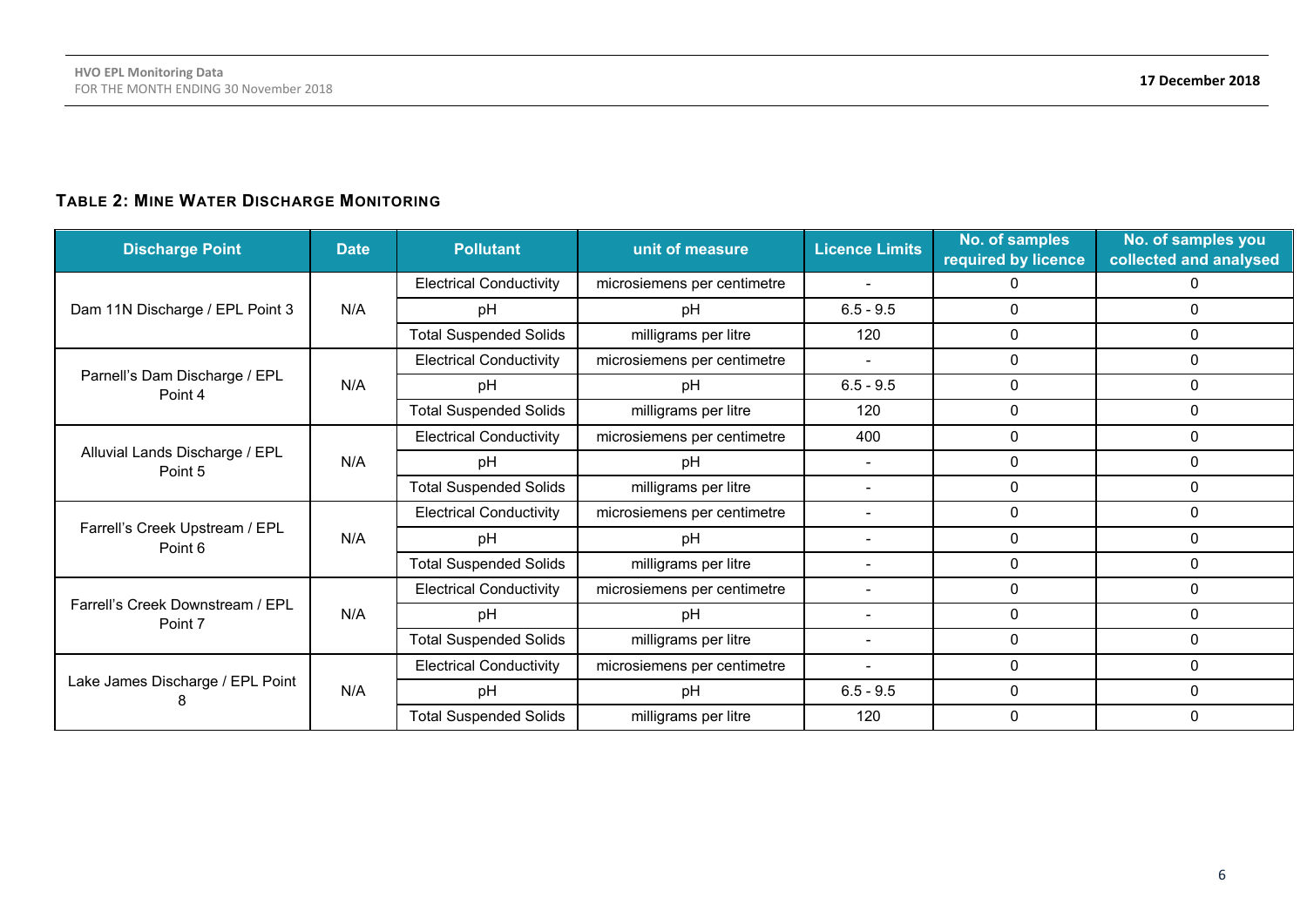#### **4 BLAST MONITORING**

In accordance with the requirements of Condition M8.1, Hunter Valley Operations maintains a network of blast monitors to measure airblast overpressure and ground vibration for all blasts carried out at HVO. The following monitoring locations (EPA Monitoring Points 9, 10, 11 and 12) are listed on the Licence for the purpose of assessing compliance with the airblast overpressure and ground vibration criteria as follows:

- EPA Identification Number 9 Jerrys Plains
- EPA Identification Number 18 Moses Crossing
- EPA Identification Number 11 Warkworth
- EPA Identification Number 12 Maison Dieu

The location of these monitors can be found in Figure 1. The last date sampled was the 27<sup>th</sup> November 2018. The data was obtained on the 5<sup>th</sup> December 2018

Blast monitoring results are detailed in Table 3 (Airblast Overpressure) and Table 4 (Ground Vibration).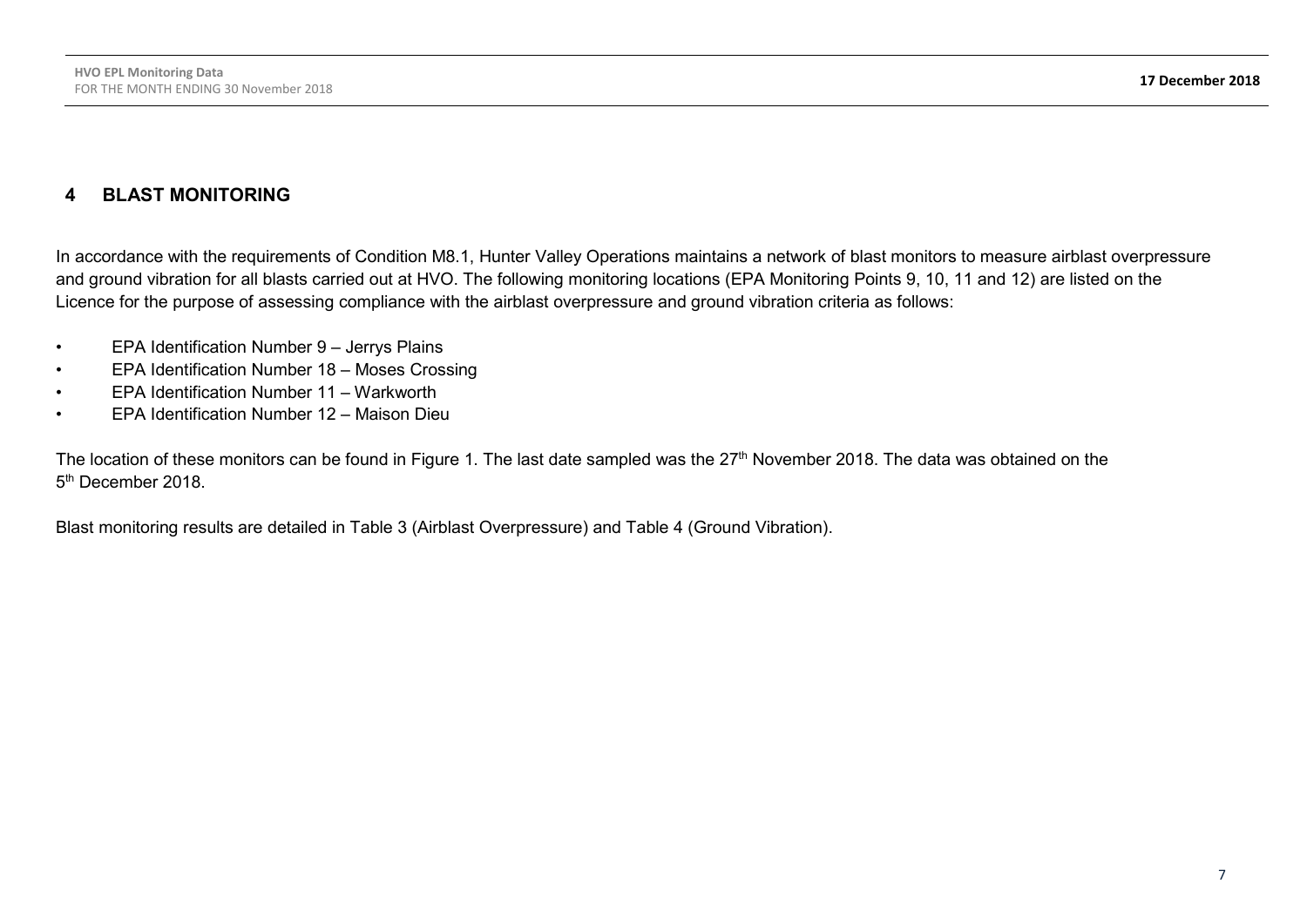#### **TABLE 3: BLAST MONITORING (AIRBLAST OVERPRESSURE)**

|                                 |                      |                                                                                        |            | <b>EPL Limits</b> |                | <b>Monitoring Point</b>         |                                |                    |                  |
|---------------------------------|----------------------|----------------------------------------------------------------------------------------|------------|-------------------|----------------|---------------------------------|--------------------------------|--------------------|------------------|
| <b>Blast ID</b>                 | <b>Date and Time</b> | <b>Monitoring</b><br><b>Unit of</b><br><b>Frequency</b><br><b>Measure</b><br>& Capture |            | 95% of Blasts     | 100% of Blasts | <b>Moses</b><br><b>Crossing</b> | <b>Jerrys</b><br><b>Plains</b> | <b>Maison Dieu</b> | <b>Warkworth</b> |
| WS44LPG02A                      | 3/11/2018 7:47       | dB(L)                                                                                  |            | 115               | 120            | 96.6                            | 94.6                           | 109.9              | 90.9             |
| P123M0802A                      | 5/11/2018 11:20      | dB(L)                                                                                  |            | 115               | 120            | 97.2                            | 87.1                           | 94.7               | 98.3             |
| P204P0604A                      | 5/11/2018 16:00      | dB(L)                                                                                  |            | 115               | 120            | 86.7                            | 100.9                          | 95.2               | 102.2            |
| P123M0605D                      | 7/11/2018 15:21      | dB(L)                                                                                  |            | 115               | 120            | 94.0                            | 106.9                          | 107.5              | 100.6            |
| P201BY101A                      | 8/11/2018 16:17      | dB(L)                                                                                  |            | 115               | 120            | 97.9                            | 102.1                          | 96.9               | 91.8             |
| P119BYP01A                      | 9/11/2018 16:08      | dB(L)                                                                                  |            | 115               | 120            | 85.9                            | 85.0                           | 101.7              | 87.0             |
| <b>WS40UL201A</b><br>WS40BAP01A | 10/11/2018 15:46     | dB(L)                                                                                  |            | 115               | 120            | 96.0                            | 97.9                           | 109.5              | 86.5             |
| RW26BFA01B                      | 12/11/2018 13:18     | dB(L)                                                                                  |            | 115               | 120            | 104.6                           | 105.1                          | 114.1              | 90.6             |
| WS44LPG02A<br>WN43UAP04A        | 15/11/2018 9:43      | 115                                                                                    |            | 115               | 120            | 89.0                            | 94.0                           | 89.2               | 90.9             |
| WS44LPG03A                      | 16/11/2018 13:05     | dB(L)                                                                                  |            | 115               | 120            | 92.6                            | 107.8                          | 94.0               | 84.4             |
| WS40BAP01F                      | 17/11/2018 13:26     | dB(L)                                                                                  |            | 115               | 120            | 103.0                           | 107.5                          | 107.8              | 86.3             |
| P119R0801A                      | 19/11/2018 12:17     | dB(L)                                                                                  |            | 115               | 120            | 98.7                            | 100.6                          | 97.7               | 98.5             |
| WS44LPG04A                      | 21/11/2018 11:40     | dB(L)                                                                                  | All Blasts | 115               | 120            | 96.1                            | 106.7                          | 102.2              | 100.8            |
| WN43UAA12A                      | 24/11/2018 8:08      | dB(L)                                                                                  | 100%       | 115               | 120            | 100.6                           | 107.7                          | 112.9              | 95.0             |
| P119BYP01B                      | 26/11/2018 16:37     | dB(L)                                                                                  |            | 115               | 120            | 103.5                           | 87.1                           | 106.9              | 98.1             |
| P120R6P01A                      | 26/11/2018 16:38     | dB(L)                                                                                  |            | 115               | 120            | 102.2                           | 90.4                           | 101.2              | 93.9             |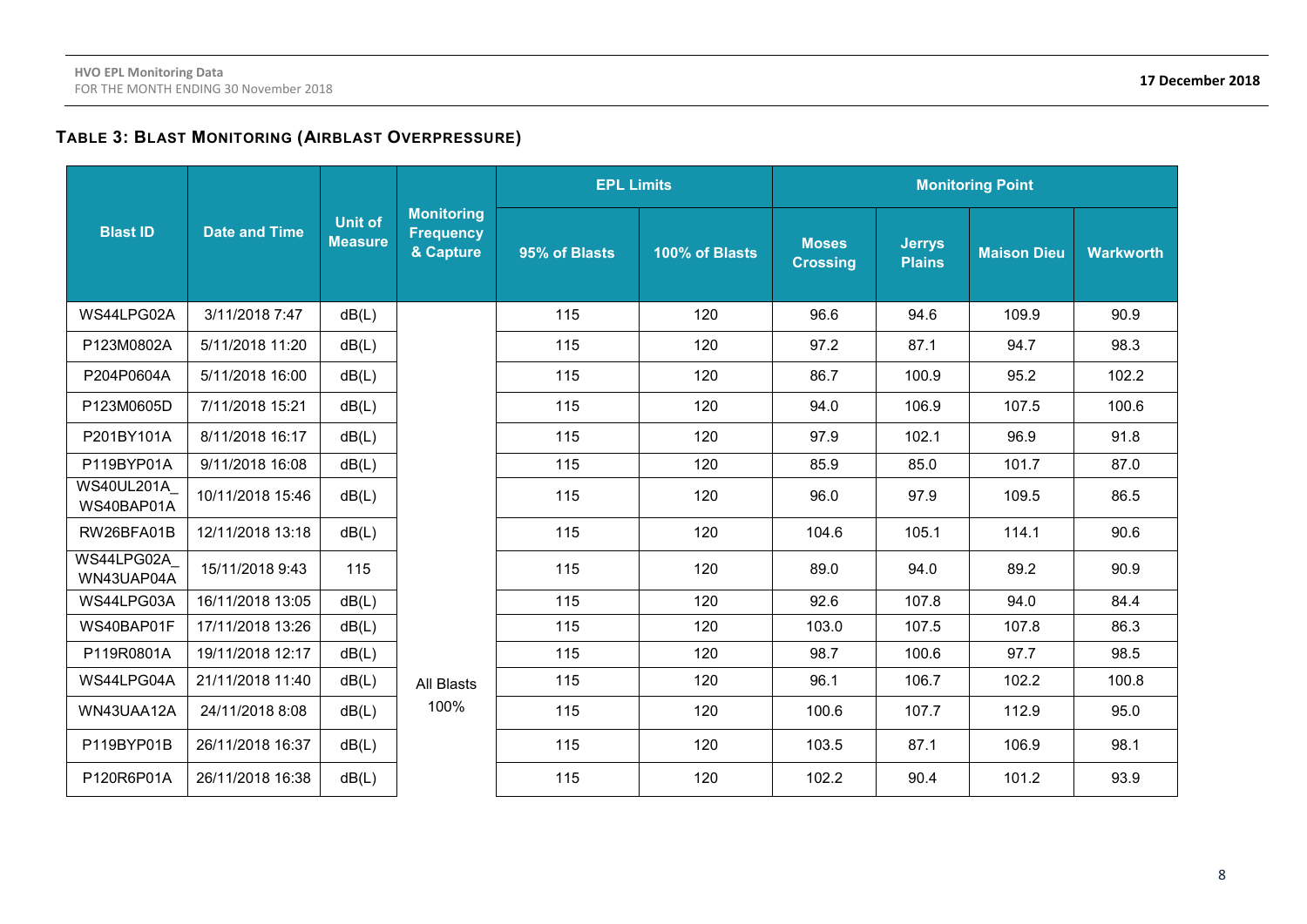| WN45UPG07A                             | 27/11/2018 13:01        | dB(L) |  | 115 | 120 | 90.7  | 86.3  | 88.7  | 98.2  |
|----------------------------------------|-------------------------|-------|--|-----|-----|-------|-------|-------|-------|
| <b>WS40UL202A</b><br><b>WS40UL101A</b> | 27/11/2018 13:02        | dB(L) |  | 115 | 120 | 89.4  | 86.3  | 88.7  | 97.1  |
| WS45LEP01A                             | 27/11/2018 13:05        | dB(L) |  | 115 | 120 | 88.0  | 83.0  | 96.1  | 87.5  |
|                                        | Monthly Meaningful Data |       |  |     |     |       |       |       |       |
| <b>Minimum</b>                         | <b>November</b>         | dB(L) |  | 115 | 120 | 85.9  | 83.0  | 88.7  | 84.4  |
| <b>Mean</b>                            | <b>November</b>         | dB(L) |  | 115 | 120 | 95.4  | 96.7  | 100.8 | 93.6  |
| <b>Maximum</b>                         | <b>November</b>         | dB(L) |  | 115 | 120 | 104.6 | 107.8 | 114.1 | 102.2 |
| <b>Median</b>                          | <b>November</b>         | dB(L) |  | 115 | 120 | 96.1  | 97.9  | 101.2 | 93.9  |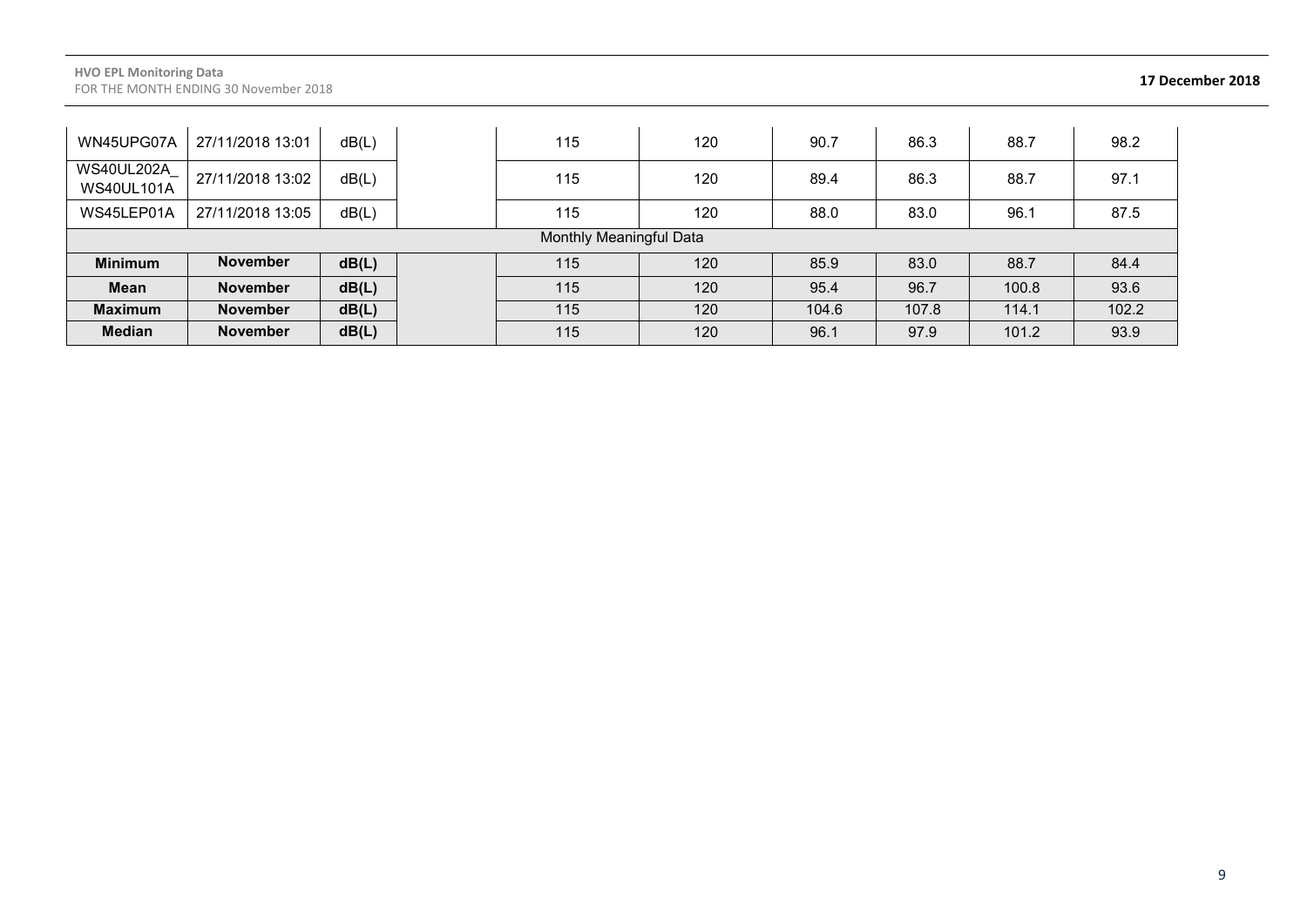#### **TABLE 4: BLAST MONITORING (GROUND VIBRATION)**

|                                 |                      |                                                                                        |            | <b>EPL Limits</b> |                | <b>Monitoring Point</b>         |                                |                    |                  |
|---------------------------------|----------------------|----------------------------------------------------------------------------------------|------------|-------------------|----------------|---------------------------------|--------------------------------|--------------------|------------------|
| <b>Blast ID</b>                 | <b>Date and Time</b> | <b>Monitoring</b><br><b>Unit of</b><br><b>Frequency</b><br><b>Measure</b><br>& Capture |            | 95% of Blasts     | 100% of Blasts | <b>Moses</b><br><b>Crossing</b> | <b>Jerrys</b><br><b>Plains</b> | <b>Maison Dieu</b> | <b>Warkworth</b> |
| WS44LPG02A                      | 3/11/2018 7:47       | mm/s                                                                                   |            | 5                 | 10             | 0.07                            | 0.05                           | 0.04               | 0.03             |
| P123M0802A                      | 5/11/2018 11:20      | mm/s                                                                                   |            | 5                 | 10             | 0.16                            | 0.08                           | 0.18               | 0.62             |
| P204P0604A                      | 5/11/2018 16:00      | mm/s                                                                                   |            | 5                 | 10             | 0.03                            | 0.03                           | 0.14               | 0.15             |
| P123M0605D                      | 7/11/2018 15:21      | mm/s                                                                                   |            | 5                 | 10             | 0.17                            | 0.06                           | 0.11               | 0.47             |
| P201BY101A                      | 8/11/2018 16:17      | mm/s                                                                                   |            | 5                 | 10             | 0.02                            | 0.03                           | 0.26               | 0.12             |
| P119BYP01A                      | 9/11/2018 16:08      | mm/s                                                                                   |            | 5                 | 10             | 0.10                            | 0.06                           | 0.27               | 0.28             |
| <b>WS40UL201A</b><br>WS40BAP01A | 10/11/2018 15:46     | mm/s                                                                                   |            | 5                 | 10             | 0.27                            | 0.14                           | 0.15               | 0.20             |
| RW26BFA01B                      | 12/11/2018 13:18     | mm/s                                                                                   |            | 5                 | 10             | 0.11                            | 0.05                           | 0.05               | 0.13             |
| WS44LPG02A<br>WN43UAP04A        | 15/11/2018 9:43      | mm/s                                                                                   |            | 5                 | 10             | 0.08                            | 0.08                           | 0.05               | 0.30             |
| WS44LPG03A                      | 16/11/2018 13:05     | mm/s                                                                                   |            | 5                 | 10             | 0.05                            | 0.03                           | 0.02               | 0.05             |
| WS40BAP01F                      | 17/11/2018 13:26     | mm/s                                                                                   |            | 5                 | 10             | 0.26                            | 0.24                           | 0.08               | 0.09             |
| P119R0801A                      | 19/11/2018 12:17     | mm/s                                                                                   | All Blasts | 5                 | 10             | 0.25                            | 0.15                           | 0.37               | 0.59             |
| WS44LPG04A                      | 21/11/2018 11:40     | mm/s                                                                                   | 100%       | 5                 | 10             | 0.02                            | 0.02                           | 0.02               | 0.10             |
| WN43UAA12A                      | 24/11/2018 8:08      | mm/s                                                                                   |            | 5                 | 10             | 0.21                            | 0.30                           | 0.12               | 0.12             |
| P119BYP01B                      | 26/11/2018 16:37     | mm/s                                                                                   |            | 5                 | 10             | 0.08                            | 0.05                           | 0.17               | 0.32             |
| P120R6P01A                      | 26/11/2018 16:38     | mm/s                                                                                   |            | 5                 | 10             | 0.08                            | 0.05                           | 0.06               | 0.19             |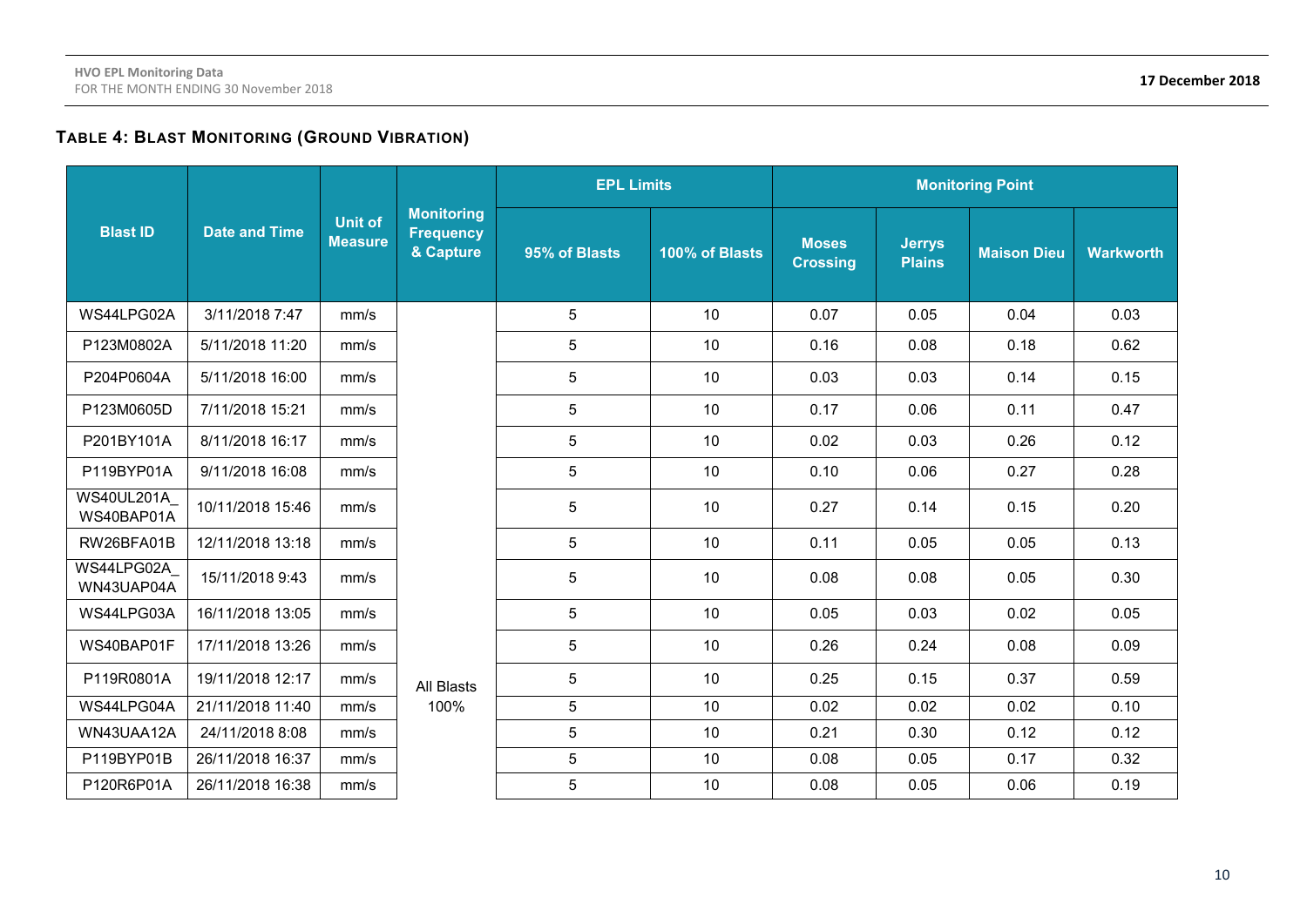#### **HVO EPL Monitoring Data** FOR THE MONTH ENDING 30 November 2018 **17 December 2018**

| WN45UPG07A                      | 27/11/2018 13:01        | mm/s |  | 5 | 10              | 0.04 | 0.04 | 0.04 | 0.14 |
|---------------------------------|-------------------------|------|--|---|-----------------|------|------|------|------|
| WS40UL202A<br><b>WS40UL101A</b> | 27/11/2018 13:02        | mm/s |  |   | 10              | 0.04 | 0.04 | 0.03 | 0.23 |
| WS45LEP01A                      | 27/11/2018 13:05        | mm/s |  |   | 10              | 0.20 | 0.24 | 0.06 | 0.08 |
|                                 | Monthly Meaningful Data |      |  |   |                 |      |      |      |      |
| <b>Minimum</b>                  | <b>November</b>         | mm/s |  |   | 10              | 0.02 | 0.02 | 0.02 | 0.03 |
| <b>Mean</b>                     |                         |      |  |   |                 |      |      |      |      |
|                                 | <b>November</b>         | mm/s |  |   | 10 <sup>°</sup> | 0.12 | 0.09 | 0.12 | 0.22 |
| <b>Maximum</b>                  | <b>November</b>         | mm/s |  |   | 10              | 0.27 | 0.30 | 0.37 | 0.62 |